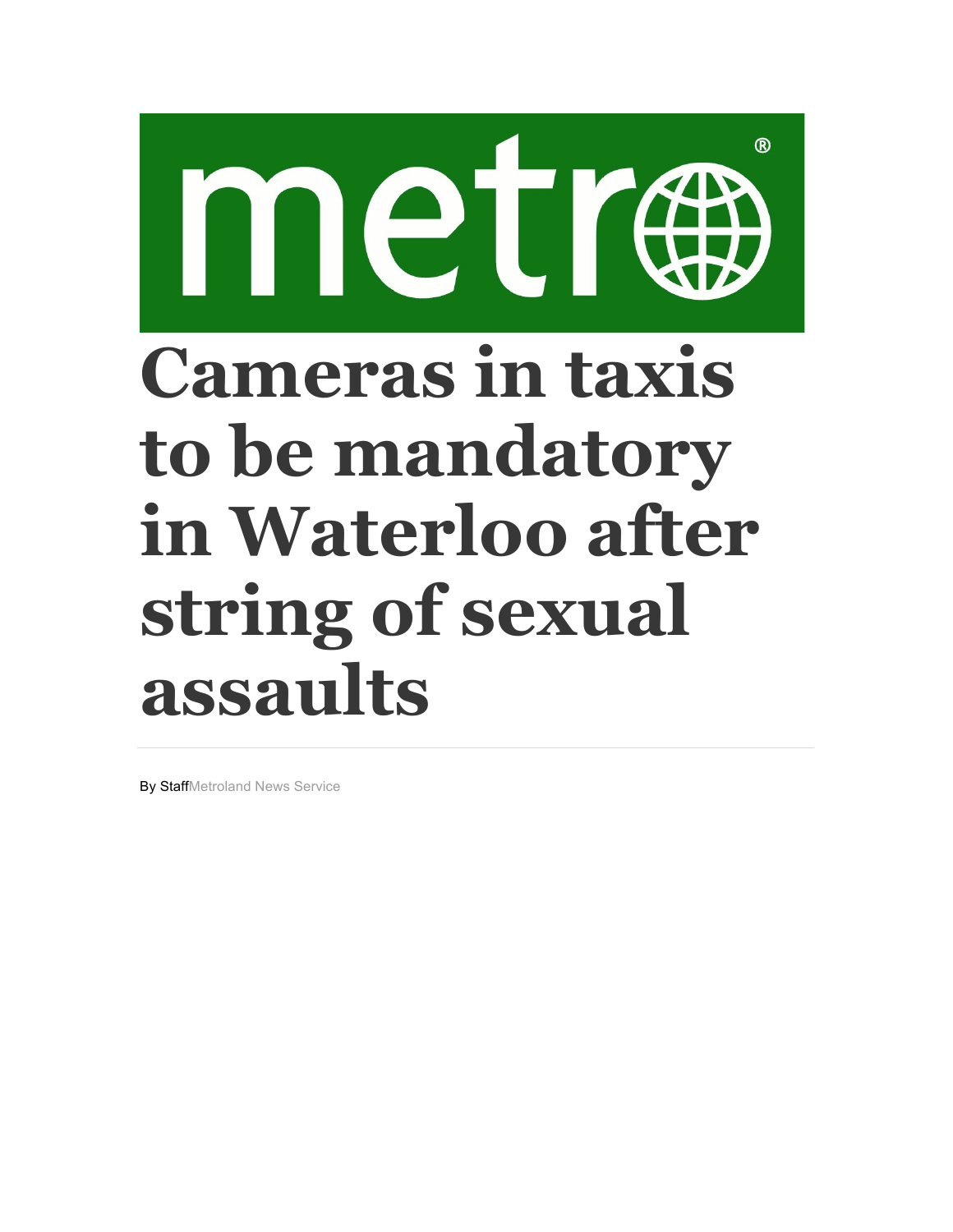

Torstar News ServiceA taxi's roof light is seen in this file photo.

WATERLOO REGION — All taxis in Waterloo Region will soon have surveillance cameras in place after a string of sexual assault charges against drivers.

Peter Neufeld, president of the Waterloo Region Taxi Association and Waterloo Taxi, said the move is to increase passenger safety and protect drivers.

"In the very near future, it's going to be mandatory that all cars have forward and inward-facing cameras," Neufeld said. "It will be video and audio and the cars will have a sticker on the dash letting the passengers know.

"It's for everybody's safety — drivers, passengers."

Some local cabs are already equipped with cameras, but it isn't required by either the Region of Waterloo, which regulates the industry, or the taxi association which is made up of local taxi drivers and licence owners.

On the heels of news that a sixth cabbie was charged with sexual assault in two years, Neufeld said the association will make cameras mandatory. He also noted the cameras will protect taxi drivers, too. There's no set time frame for the change, but the recent incidents will put a bit of a rush on things, Neufeld said.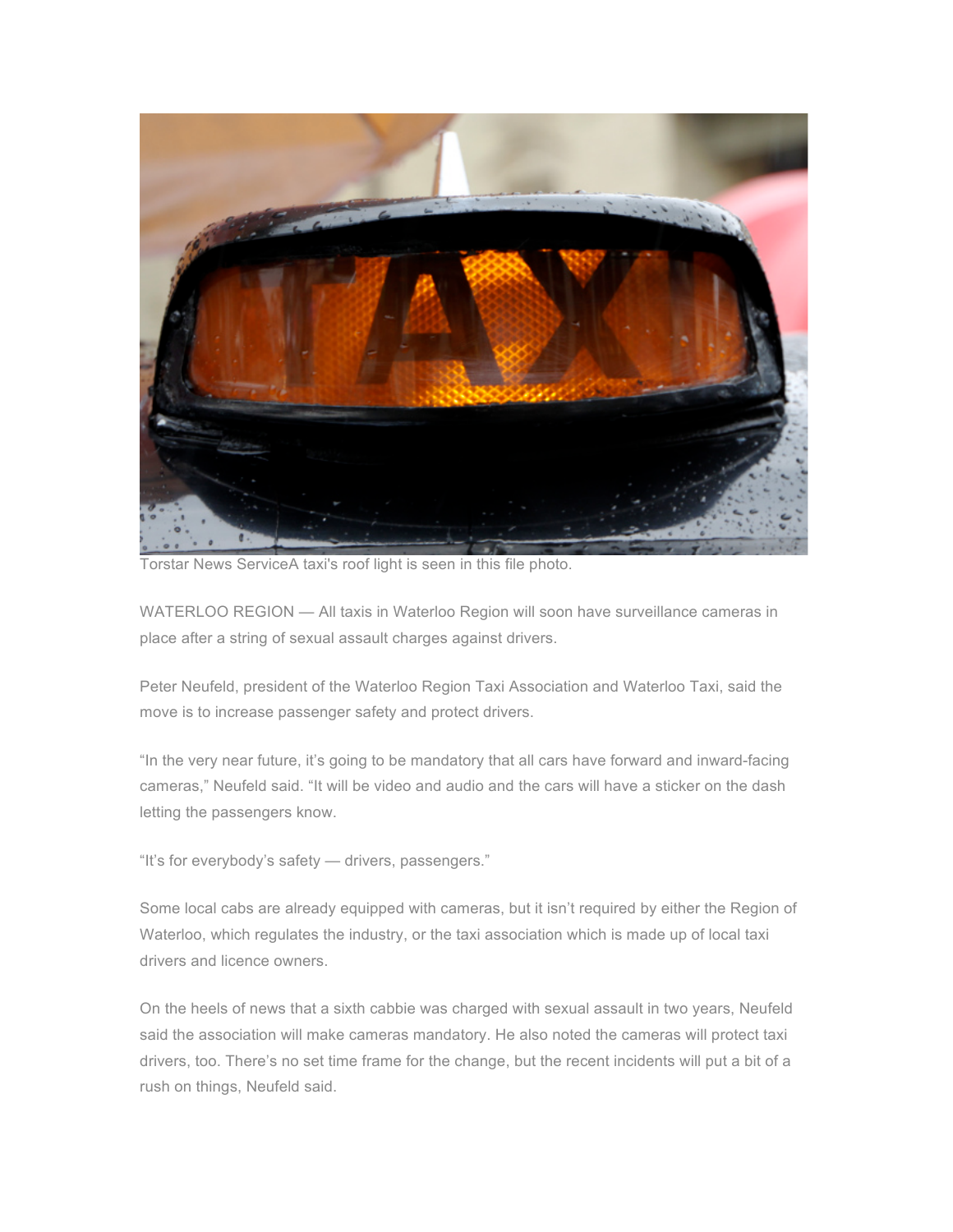He estimates Waterloo Taxi will spend up to \$130,000 to equip its cars.

Angelo Apfelbaum, the region's manager of licensing and enforcement, estimated at least 50 per cent of local cabs are equipped with cameras. He said they serve as deterrents and suggested the association put them in place.

"Yes, camera systems are definitely deterrents," Apfelbaum said. "It's one of the topics that I have spoken with at length to the taxi union about."

All taxis are already wired with global positioning systems for tracking. The GPS tracking allows the company to know where its drivers have been, how fast they were driving, how long stops were and more. A small taxi company in New Hamburg is the only one without GPS, Neufeld said.

Since February 2013, six drivers have either been charged with or are before the courts on sexual assault charges.

One driver was convicted and will be in court for sentencing later this week, two were acquitted, one agreed to a peace bond when the charges were dismissed, and a fifth is still before the courts. The sixth was charged Friday.

The region regulates the local taxi industry. Only it can give licences and take them away.

Apfelbaum said there are no plans to legislate that all cabs have cameras because of the cost involved to the industry.

"It's better to have voluntary compliance," Apfelbaum said.

There are currently 547 licensed taxi drivers operating for five companies in the townships and cities. There are 332 licence owners. Some drive, some contract other drivers to operate their taxi and some do both.

Neufeld said there has been resistance from drivers to the cameras. He hopes the company covering costs will solve that and drivers will see their value.

"These guys are worried also," Neufeld said. "I'm not saying that (the charges are) frivolous complaints because they're not. I take every one of them seriously and they have to be addressed and these guys realize that as easy as it is for somebody to do something bad, it's also easy for someone to accuse someone if they weren't happy."